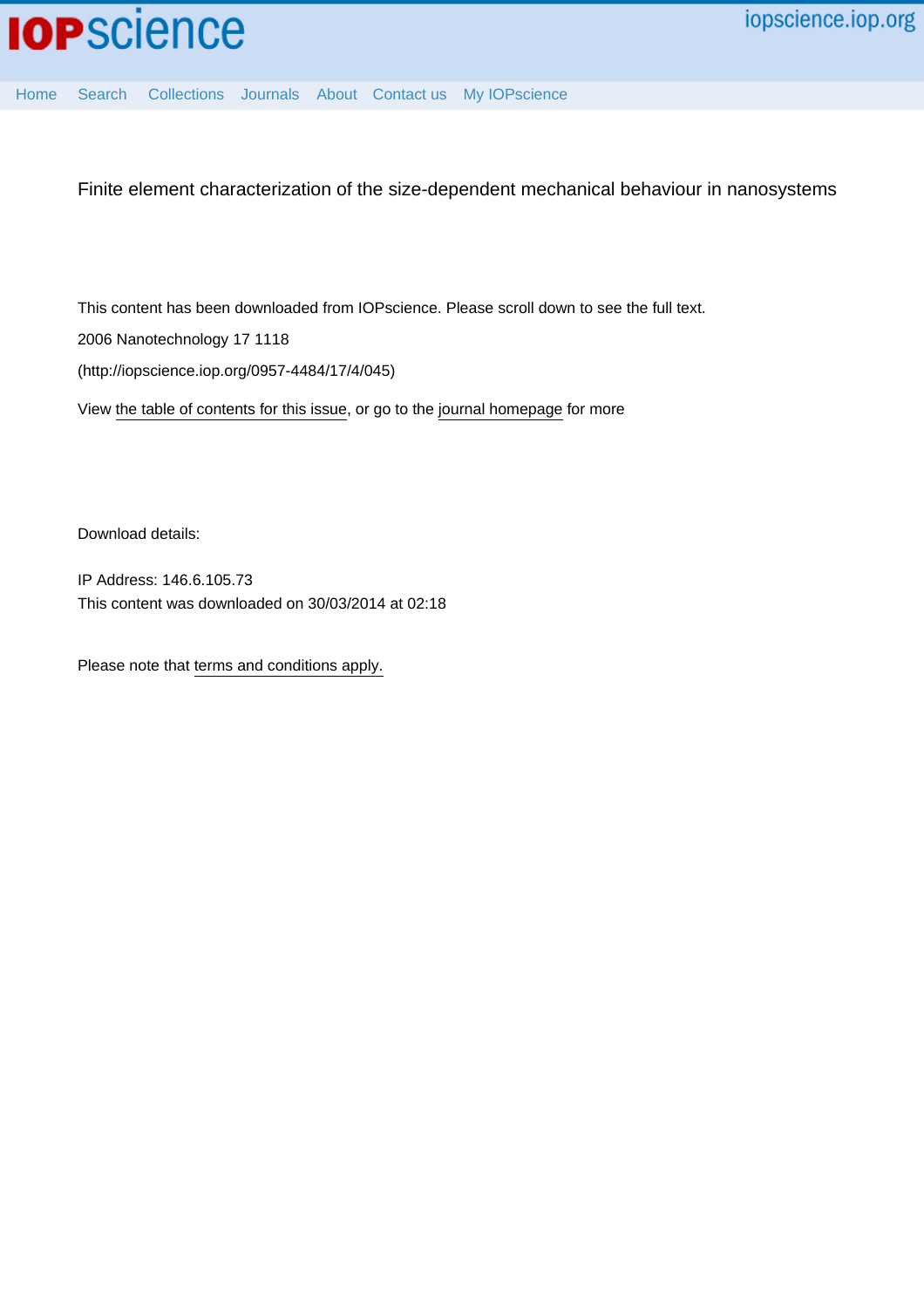Nanotechnology **17** (2006) 1118–1122 [doi:10.1088/0957-4484/17/4/045](http://dx.doi.org/10.1088/0957-4484/17/4/045)

# **Finite element characterization of the size-dependent mechanical behaviour in nanosystems**

# **Gao Wei, Yu Shouwen**<sup>1</sup> **and Huang Ganyun**

Key Laboratory of Failure, Department of Engineering Mechanics, Tsinghua University, Beijing 100084, People's Republic of China

E-mail: [yusw@mail.tsinghua.edu.cn](mailto:yusw@mail.tsinghua.edu.cn)

Received 5 September 2005 Published 2 February 2006 Online at [stacks.iop.org/Nano/17/1118](http://stacks.iop.org/Nano/17/1118)

### **Abstract**

Mechanical behaviour analysis plays an important role in the design of micro/nano-electromechanical system (MEMS/NEMS) devices for reliability. In this paper, the size-dependent mechanical properties of nanostructures are numerically studied with the finite element method (FEM) by developing a kind of surface element to take into account the surface elastic effect. This method is then applied to the investigation of the interaction between two pressurized nanovoids and the effective moduli of two-dimensional nanoporous material. The numerical results indicate that surface elasticity can significantly alter the nature of interaction forms and the effective moduli by inducing a strong size dependence in conventional results.

(Some figures in this article are in colour only in the electronic version)

# **1. Introduction**

The advent of nanotechnology has facilitated the fabrication of many nanosystems such as nanoelectromechanical systems (NEMS) and nanocomposites. As compared with their bulky counterparts, they possess many superior performances, e.g. better mechanical or electric properties. However, due to the high ratio of the surface area to the volume of the bulk, the properties of the nanosystems exhibit size dependent behaviour. Such phenomena have been observed in many mechanical experiments on nanobeams [\[1\]](#page-5-0) and carbon nanotubes [\[2,](#page-5-1) [3\]](#page-5-2). Meanwhile, much theoretical research has been done on such subjects. For instance, a generic continuum model incorporating surface effects was first elaborated by Gurtin and Murdoch [\[4\]](#page-5-3) through introducing surface elasticity into the conventional theory of elasticity. Based on this theory, Miller and Shenoy [\[5\]](#page-5-4) studied the size-dependent elastic behaviour of some basic nanostructural elements such as nanobars and nanoplates under tension and pure bending; Sharma *et al* [\[6,](#page-5-5) [7\]](#page-5-6) and Duan *et al* [\[8\]](#page-5-7) provided closed-form expressions for the size-dependent elastic state of nanosized inhomogeneities; the latter authors [\[9\]](#page-5-8) also theoretically

predicted the size dependence of the effective modulus of a composite containing spherical inhomogeneities at nanometre length scale; Dingreville *et al* [\[10\]](#page-5-9) analysed the size-dependent effective moduli of isolated nanosized elements (particles, wires and films); He *et al* [\[11\]](#page-5-10) provided a continuum model for size-dependent deformation of nano films. All these analyses came to the same conclusion that surface elasticity plays an important role in the mechanical response of systems in the nanometre range.

It should be noted that the above-mentioned theoretical works are confined to systems of simple geometry, and the analytical solutions are far more difficult for systems with slightly more complex geometry. It is reported by Gilbert *et al* [\[12\]](#page-5-11) that nanoparticles appear with irregular surfaces when their radii are in the range of about 3 nm. Therefore, to further elucidate the surface elastic effect and better characterize mechanical behaviour of nanosystems, numerical methods such as the finite element method (FEM) should be a good alternative. However, the traditional FEM can only provide size-independent numerical solutions due to the failure in capturing the surface effect. With this in mind we present a new finite element formulation in this work by incorporating the surface elasticity with the conventional one. Based on the new formulation, two examples are further studied, i.e., the

<sup>1</sup> Author to whom any correspondence should be addressed.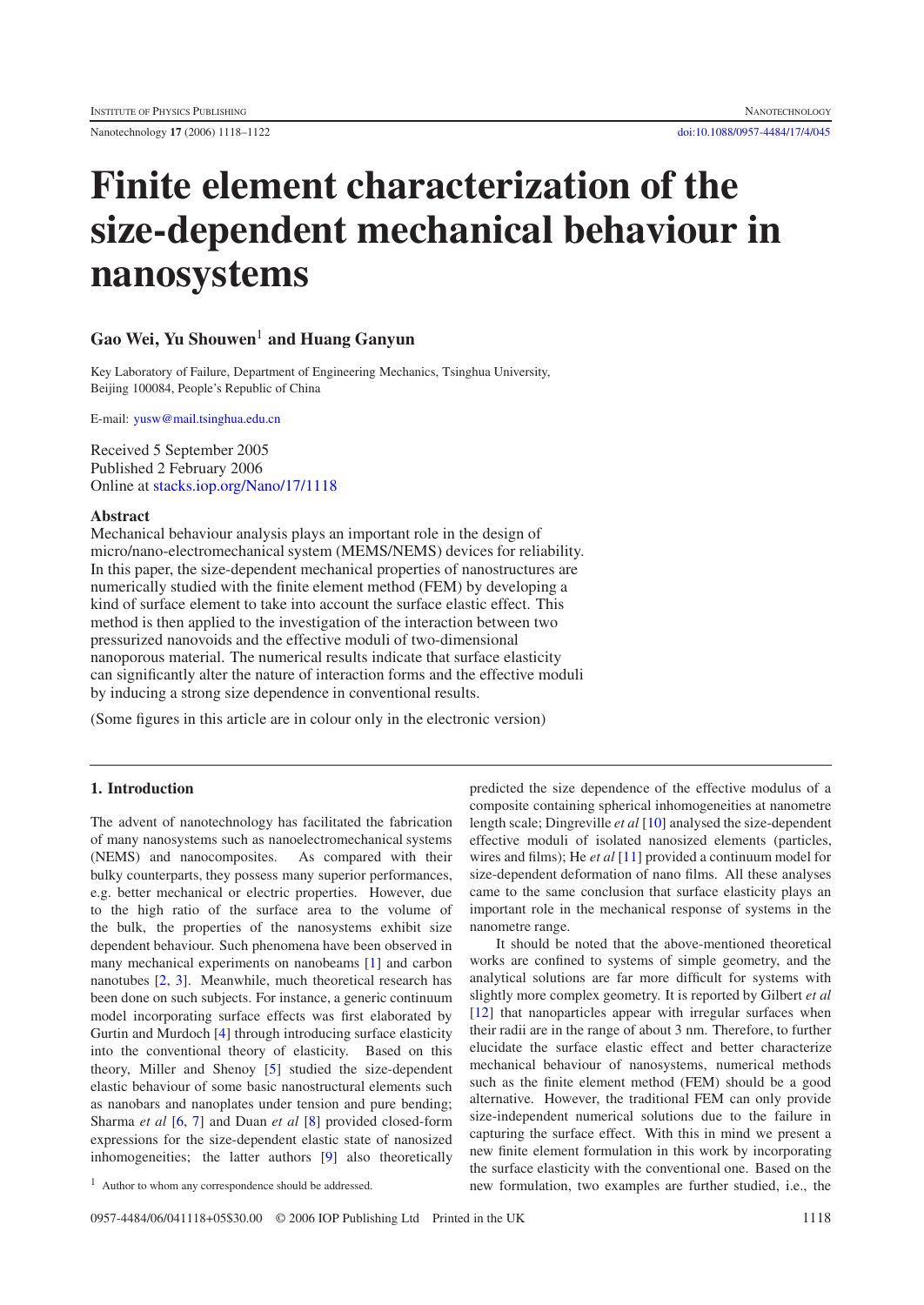interaction between pressurized nanovoids and the effective moduli of nanoporous materials.

## **2. Basic theory of surface elasticity**

Continuum theories taking into account the surface effects have been developed by several authors [\[4–11\]](#page-5-3). In this section, we only present the essentials of such theories. Under a reasonable assumption, the surface can be regarded as a negligibly thin object adhering to the underlying material without slipping. First, the surface should satisfy the equilibrium equation [\[5\]](#page-5-4):

$$
\sigma_{\alpha\beta,\beta}^s + t_{\alpha} = 0,
$$
  
\n
$$
\sigma_{\alpha\beta}^s \kappa_{\alpha\beta} = \sigma_{ij}^b n_i n_j \qquad (i, j = 1, 2, 3 \quad \alpha, \beta = 1, 2)
$$
 (1)

where  $\sigma_{\alpha\beta}^s$ ,  $\sigma_{\alpha\beta}^b$  are the surface stress and bulk stress respectively,  $n_i$  the normal to the surface,  $t_\alpha$  the component of the traction  $\sigma_{ij}^{\mathrm{b}} n_j$  along the  $\alpha$  direction along the surface and  $\kappa_{\alpha\beta}$  the curvature tensor.

According to [\[13\]](#page-5-12), the surface stress  $\sigma_{\alpha\beta}^{s}$  is related to the deformation dependent surface energy  $\gamma$  by Shuttleworth's equation:

$$
\sigma_{\alpha\beta}^s = \gamma \delta_{\alpha\beta} + \frac{\partial \gamma}{\partial \varepsilon_{\alpha\beta}^s}
$$
 (2)

where  $\varepsilon_{\alpha\beta}^{s}$  is the surface strain tensor. As given in [\[5\]](#page-5-4), a linear constitutive relationship between surface stress and surface strain can be written:

$$
\sigma_{\beta\alpha}^s = \tau_{\alpha\beta}^0 + S_{\alpha\beta\gamma\delta} \varepsilon_{\gamma\delta}^s \tag{3}
$$

where  $S_{\alpha\beta\gamma\delta}$  is the elastic constants for the surface and can be determined from atomistic calculations and  $\tau_{\alpha\beta}^{0}$  the residual surface stress when the bulk is unstrained.

#### **3. Finite element formulation for surface elasticity**

The total potential energy  $\Pi$  consists of three parts: the bulk elastic energy  $U^b$ , the work of external force  $W$ , and surface elastic energy  $U^s$ , that is

<span id="page-2-0"></span>
$$
\Pi = U^{\mathsf{b}} + U^{\mathsf{s}} - W \tag{4}
$$

where  $U^b$  and  $W$  can be calculated in bulk elements as in classical theory, while *U*<sup>s</sup> must be calculated through the surface element, which can be expressed as

$$
U^{s} = \int \int_{\Omega} {\{\sigma^{s}\}}^{T} d{\{\varepsilon^{s}\}}
$$
  
= 
$$
\int \int_{\Omega} ([S]{\{\varepsilon^{s}\}} + {F})^{T} d{\{\varepsilon^{s}\}}
$$
  
= 
$$
\frac{1}{2} \int \int_{\Omega} {\{\varepsilon^{s}\}}^{T} [S]{\{\varepsilon^{s}\}} d\Omega + \int \int_{\Omega} {\{\varepsilon^{s}\}}^{T} {F} d\Omega
$$
 (5)

where  $\Omega$  represents the domain of the surface element and [*S*] and [*F*] are defined as the surface elastic matrix and residual surface stress matrix respectively. The surface strain can be written as  $\{\varepsilon^s\} = [B^s]\{\delta_e\}$ , where  $[B^s]$  is the strain– displacement matrix of the surface element and  $\{\delta_e\}$  the displacement matrix of the element node. Substituting this relation into  $(5)$  yields

$$
U^{\rm s} = \frac{1}{2} \int \int_{\Omega} {\{\delta_{\rm e}\}}^{\rm T} [K_{\rm e}^{\rm s}] {\{\delta_{\rm e}\}} d\Omega + \int \int_{\Omega} {\{\delta_{\rm e}\}}^{\rm T} {P_{\rm e}^{\rm s}\}} d\Omega \quad (6)
$$

<span id="page-2-1"></span>

Figure 1. Schematic diagram of mesh map of solid containing surface elements.

with  $[K_e^s]$  defined as the surface stiffness matrix,

$$
[K_{e}^{s}] = \int \int_{\Omega} [B^{s}]^{T} [S][B^{s}] d\Omega \tag{7}
$$

and  $[P_e^s]$  as the surface residual stress matrix.

$$
\{P_e^s\} = \int \int_{\Omega} [B^s]^{\text{T}} \{F\} \,\mathrm{d}\Omega. \tag{8}
$$

<span id="page-2-2"></span>Then equilibrium equations can be obtained from the functional stationary condition  $\delta \Pi = 0$ , respectively for the interior elements and boundary elements that are shown in figure [1:](#page-2-1)

$$
[Ke]\{\deltae\} = [Pe], \qquad \text{for interior elements}
$$

$$
\{[Ke] + [Kes]\}\{\deltae\} = [Pe] - [Pes], \qquad (9)
$$

#### for boundary elements

where  $[K_e]$  and  $[P_e]$  are respectively the stiffness matrix and nodal force matrix corresponding to the bulk element. From [\(9\)](#page-2-2) one can see that the effect of surface elasticity is to change the stiffness matrix and nodal force only on the boundary.

With the above principle, one can design surface elements and calculate the corresponding  $[B^s]$ ,  $[K_e^s]$  and  $[P_e^s]$  for any purpose of use. The present work specifically designs a two-node surface element applicable for plane strain and axisymmetric problems which are studied in the following numerical examples. By virtue of being attached to volume elements, this surface element can reflect the surface stiffness and transmit the residual surface stress to the material.

#### **4. Numerical examples**

#### *4.1. Numerical verification of the surface element*

To verify the validity of the proposed surface element formulation, a problem of stress concentration at a nanoscaled spherical void under hydrostatic loading is studied here. The corresponding analytical solution has been given by Sharma *et al* [\[6\]](#page-5-5). Therein they considered isotropic surfaces and  $\tau_0 =$ 0. Consequently, the surface constitutive relationship reads

$$
\sigma_{\beta\alpha}^s = 2\mu_s \delta_{\beta\gamma} \varepsilon_{\gamma\alpha} + \lambda_s \varepsilon_{\gamma\gamma} \delta_{\beta\alpha} \tag{10}
$$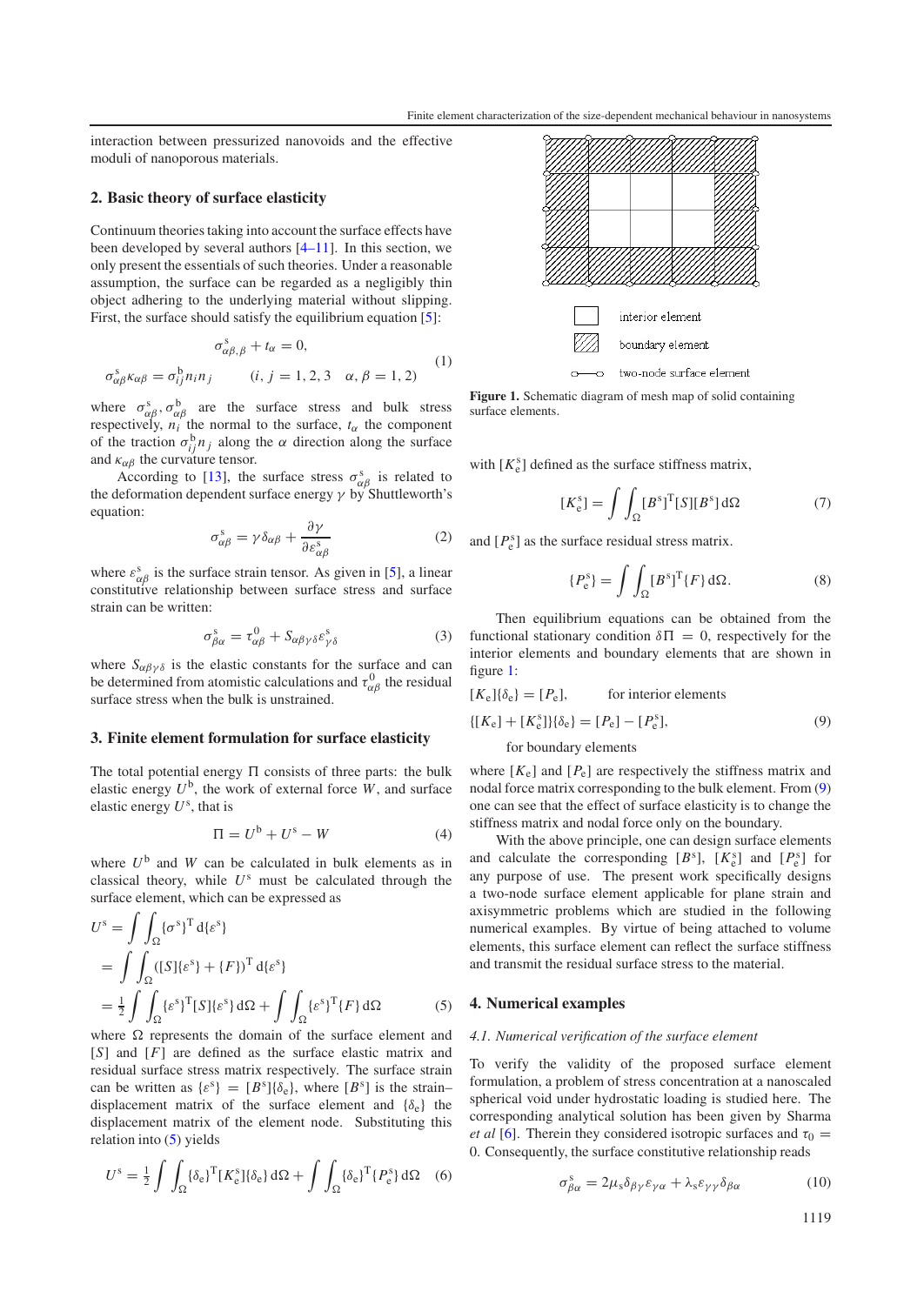<span id="page-3-1"></span>

<span id="page-3-0"></span>**Figure 2.** Variation of stress concentration with the void radius *R*.

**Table 1.** Surface elastic constants for Al. Units are  $N m^{-1}$ .

| Type | Surface | $\lambda_{\rm c}$ | $\mu_{\rm s}$ | $K_{S}$  |
|------|---------|-------------------|---------------|----------|
| А    | AI[111] | 6.842             | $-0.3755$     | 12.932   |
| в    | Al[100] | 3.489             | $-6.2178$     | $-5.457$ |

in which  $\lambda_s$  and  $\mu_s$  are surface Lamé constants and a 'surface modulus' can be defined by  $K_s = 2(\mu_s + \lambda_s)$ . Two types of surface constants are presented for isotropic surfaces [\[14\]](#page-5-13), namely, surface A and surface B as denoted in table [1,](#page-3-0) which roughly correspond to respectively the crystal planes [111] and [100] of aluminium as the surfaces. The numerical results from the present FEM and the theoretical results [\[6\]](#page-5-5) are compared in figure [2.](#page-3-1) It can be seen from this figure that the numerical results are in good agreement with analytical solutions, which speaks well of the validity of the present surface element. Consequently we can use it with much confidence hereafter.

### <span id="page-3-5"></span>*4.2. The interaction between two nanovoids with surface effects*

In this subsection, special attention is placed on the interaction energy between two voids. It plays an important role in the mechanical behaviour of porous materials, for example, the reliability of materials [\[15,](#page-5-14) [16\]](#page-5-15). The interaction problem between voids has been conventionally investigated as bubbles that are formed by helium atoms produced by nuclear fission [\[17\]](#page-5-16), and the point-defect as centres of dilatation [\[18\]](#page-5-17). Unanimously the surface elastic effect has been neglected in all those investigations and may be important when the voids are in the nanometre range. Consider two spherical nanovoids of radius *R* subject to uniform internal pressure  $\Delta p$ in an infinite domain and separated by a distance *D* along the line between their centres. To analyse such an interaction problem with surface effects by FEM, the surface elements should be attached on the surface of the voids as illustrated in figure [3,](#page-3-2) or alternatively the stiffness matrix and nodal forces of the elements at the surface should be calculated according to the second formulae in [\(9\)](#page-2-2). The material is assumed to be aluminium with Young's modulus  $E = 75.3$  GPa and Poisson's ratio  $v = 0.3$ , and two sets of surface elastic

<span id="page-3-2"></span>

**Figure 3.** Schematic diagram of two nanovoids attached by surface elements in an infinite domain.

<span id="page-3-4"></span>constants A and B are taken from table [1.](#page-3-0) To investigate the effect of surface modulus  $K_s$ , the contribution of the residual stress  $\tau_0$ , just like the internal pressure  $\Delta p$ , is not considered here.

<span id="page-3-3"></span>The interaction energy  $\Phi_{int}$  between two voids can be defined as

$$
\Phi_{\text{int}} = \Phi_2 - 2\Phi_1 \tag{11}
$$

where  $\Phi_1$  is the total potential for the infinite system with only one void, and  $\Phi_2$  that for the same system with two voids. It can be shown easily that

$$
\Phi_1 = U_1 - W_1 = -\frac{1}{2}W_1, \qquad \Phi_2 = U_2 - W_2 = -\frac{1}{2}W_2
$$
\n(12)

where  $U_1$  and  $W_1$  are respectively the elastic energy including both bulk and surface contributions, and the work done by internal pressure  $\Delta p$  for the one-voided system, while  $U_2$  and  $W_2$  are the counterparts for the two-voided system. Substituting [\(12\)](#page-3-3) into [\(11\)](#page-3-4) yields  $\Phi_{int} = -\frac{1}{2}W_2 + W_1$ , through which the interaction energy can be conveniently obtained.

For brevity, define  $\Phi_{int}^{*} = (\Phi_{int}^{s} - \Phi_{int}^{0})/(|\Phi_{int}^{0}|)$ , where  $\Phi_{\text{int}}^{s}$  (<0) and  $\Phi_{\text{int}}^{0}$  (<0) respectively represent the interaction energy with surface effects and the classical one without surface effects. Figure [4](#page-4-0) displays the variation of  $\Phi_{int}^{*}$  for two sets of surface properties as a function of the void radius when  $D/R = 2.1$  and  $\Delta p = 1$  MPa. It can be seen from figure [4](#page-4-0) that for a given ratio of  $D/R$  surface elasticity causes  $\Phi_{int}^*$ to increase with decreasing void size for  $K_s > 0$  (the curve denoted by surface A) and to decrease for  $K_s < 0$  (the curve denoted by surface B), while the classical result  $(K_s = 0)$  is independent of the void size. Figure [4](#page-4-0) also implies that the voids remain more stable on surface B because of the lower energy in this case.

The variations of  $\Phi_{int}$  ( $R = 2$  nm,  $\Delta p = 1$  MPa) as the distance *D* between the two voids are plotted in figure [5](#page-4-1) for three cases, i.e. surface A  $(K<sub>s</sub> > 0)$ , surface B  $(K<sub>s</sub> < 0)$ and classical surface  $(K<sub>s</sub> = 0)$ . From the figure we can find the interaction energy reduces with decreasing void distance *D*, which indicates that the two pressurized voids will attract each other. We also note that the curve corresponding to surface B  $(K<sub>s</sub> < 0)$  has the largest slope among the three cases, which indicates that the two voids would attract each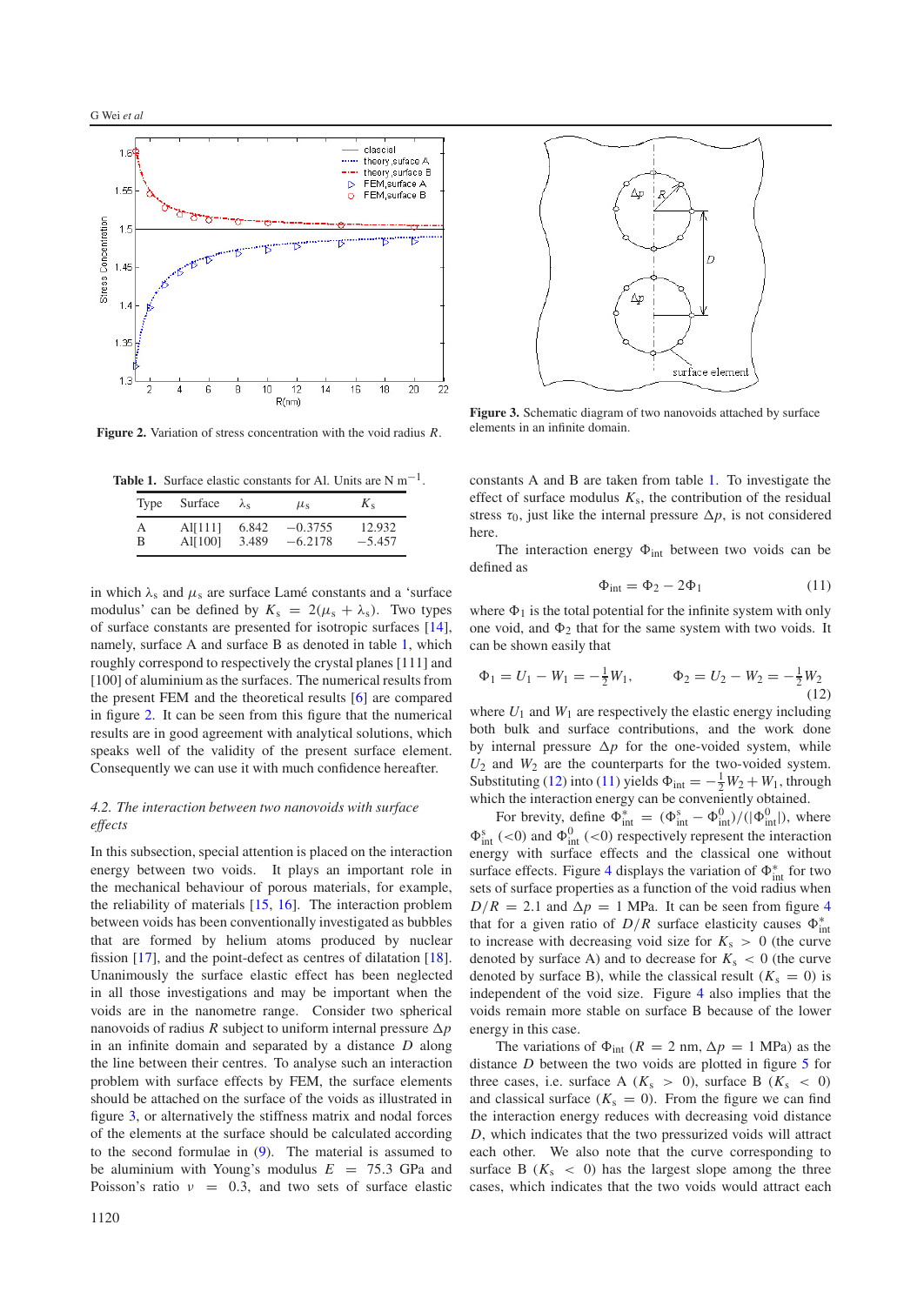<span id="page-4-0"></span>

**Figure 4.** Variation of the value of  $\Phi_{int}^{*}$  as the radius of the void.

other most strongly and diffuse more easily on surface B. The magnitude of  $\Delta p$  can change the absolute value of  $\Phi_{int}$  but not the relative relationship among the curves corresponding to the three cases. Finally, it is worth pointing out that as mentioned earlier one of the effects of surface elasticity in the case of the present finite element formulation is to alter the stiffness matrix of the elements at the surface, and for negative surface modulus the stiffness matrix may be modified such that the diagonal elements no longer dominate, which would influence the condition number of the total stiffness matrix. In fact, our numerical study (not shown) demonstrates that the larger the absolute value (or the smaller the dimension) is, the larger the condition number of the total stiffness matrix is, which may consequently tend to be ill conditioned, although the total energy (bulk  $+$  surface) needs to satisfy the positive definiteness condition as pointed out by Shenoy [\[19\]](#page-5-18). Moreover, when the ill condition leads to inaccurate results, special numerical methods should be applied to improve the precision of solutions; however, these methods are not discussed in the present work. For the above example, it is possible to obtain reliable computational results for a void radius *R* larger than 2 nm.

## *4.3. Effective properties of two-dimensional solid containing nanovoids*

In the mechanical characterizationof the nanoporous materials, effective moduli are important parameters. Due to the nanovoids contained in the materials, their effective moduli may exhibit size-dependent behaviour. Taking surface elasticity into consideration, Duan *et al* [\[9\]](#page-5-8) have obtained analytic results for a composite containing spherical inhomogeneities. As another application of the present surface element, we calculate the effective moduli of twodimensional nanoporous material. To this end, consider nanovoids are arranged periodically in a solid under the plane strain condition. Due to this assumption, it is possible to identify a two-dimensional unit cell as a representative volume element (RVE) and the surface elements are attached on the surface of the void. See the illustration in figure [6.](#page-4-2) Then effective bulk modulus that reflects the relationship between

<span id="page-4-1"></span>

<span id="page-4-2"></span>**Figure 5.** Variation of the interaction energy as the distance between two voids.



**Figure 6.** Schematic diagram of periodic arrays of nanoporous solid and RVE.

the mean stress and the variation of area, and the effective Young's modulus, can be directly calculated according to their definition. The details of the calculation process are omitted here for the sake of brevity and can be found in [\[20\]](#page-5-19).

The bulk and surface properties of the solid are taken as the same as those in section [4.2.](#page-3-5) We define  $K_{\text{eff}}^*$  =  $(K_{\text{eff}}^{s} - K_{\text{eff}}^{0})/K_{\text{eff}}^{0}$  and  $G_{\text{eff}}^{s} = (G_{\text{eff}}^{s} - G_{\text{eff}}^{0})/G_{\text{eff}}^{0}$ , where  $K_{\text{eff}}^{s}$  and  $G_{\text{eff}}^{0}$ ,  $K_{\text{eff}}^{0}$  and  $G_{\text{eff}}^{0}$ , respectively represent the effective bulk modulus and shear modulus with surface effects and the classical ones without surface effects under the plane strain condition. The variations of  $K_{\text{eff}}^*$  and  $G_{\text{eff}}^*$  as the void radius are plotted in figures [7](#page-5-20) and [8](#page-5-21) when the volume fraction  $f =$ 0.3 (defined as the ratio between the volume of voids and total volume), where we can find that their values represent a deviation from the classical results, and the smaller the nanovoids the larger the deviation. Figures [7](#page-5-20) and [8](#page-5-21) also demonstrate that the surface effects on the bulk modulus and shear modulus are almost the same. Meanwhile, it is worth highlighting that when subjected to hydrostatic loading and shear loading the surface elasticity can make the nanoporous material stiffer or softer than the classical case without the surface effect, which depends on the surface elastic constants, and this effect will become more pronounced with decreasing void size and increasing volume fraction of voids. Like the case in section [4.2,](#page-3-5) when the surface stiffness is negative, with